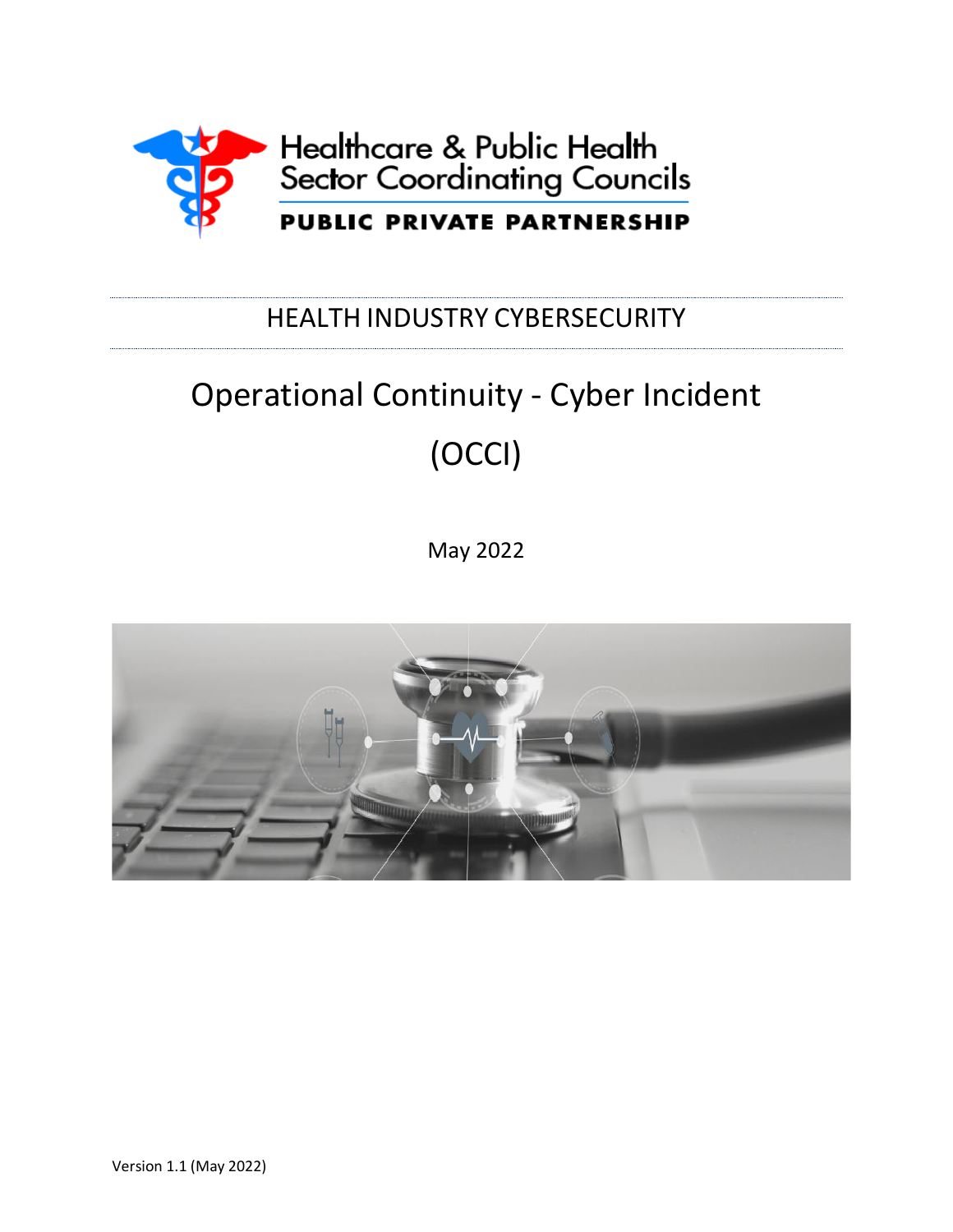## About the OCCI Checklist

This Operational Continuity-Cyber Incident (OCCI) checklist is intended to provide a flexible template for operational staff and executive management to respond to and recover from an extended enterprise outage due to a serious cyber-attack. Its suggested operational structures and tasks can be modified or refined according to an organization's size, resources, complexity and capabilities. It represents the best collective thinking of private-sector cybersecurity and emergency management executives of the HSCC Incident Response/Business Continuity (IRBC) Task Group of the Health Sector Coordinating Council's Cybersecurity Working Group (CWG). It is not associated in any way with any regulatory compliance program.

## Development Process

As the IRBC Task Group was being stood up, it was clear that geopolitical tensions from the Ukraine-Russia conflict were introducing a higher threat level to the health sector, calling for heightened awareness and immediate preparations against potential disruptions to health care delivery. Accordingly, through the IRBC TG the HSCC created this tactical checklist with an accelerated development cycle to anticipate the potential for an extended outage in the event of direct cyber-attacks or collateral fallout and put it into the hands of our stakeholders as quickly as possible. This is a living document that can be refined using stakeholder feedback with operational experience.

## **Organization**

This checklist is organized into role-based modules to align with the Incident Command System. Specific actions recommended for each role are enumerated in the left column of the table, not as a prioritized sequencing of actions, but for easy reference during review or execution.

As enterprises organize their cybersecurity and emergency management roles with varying structures, this checklist attempts to generalize as much as possible to scale and align with those variations. Users will naturally tailor this checklist to fit their specific organizational structures or may adopt some of the recommendations as new additions to their operating procedures.

The HSCC intends to review and update this reference as experience and recommended improvements dictate. We encourage stakeholders who have adopted some or all of the recommendation to provide about its use and help contribute to effective operational continuity procedures. Please send your comments at any time to: [Feedback@HealthSectorCouncil.org.](mailto:Feedback@HealthSectorCouncil.org)

## About the Health Sector Coordinating Council

The Healthcare and Public Health Sector Coordinating Council (HSCC) is a coalition of private-sector critical healthcare infrastructure entities organized under the National Infrastructure Protection Plan to partner with and advise the government in the identification and mitigation of strategic threats and vulnerabilities facing the sector's ability to deliver services and assets to the public. The HSCC Cybersecurity Working Group (CWG) is a standing working group of the HSCC, composed of more than 320 industry organizations working together to develop strategies to address emerging and ongoing cybersecurity challenges to the health sector.

> **For more information about joining the HSCC as a healthcare entity, please visit [https://healthsectorcouncil.org/contact/.](https://healthsectorcouncil.org/contact/)**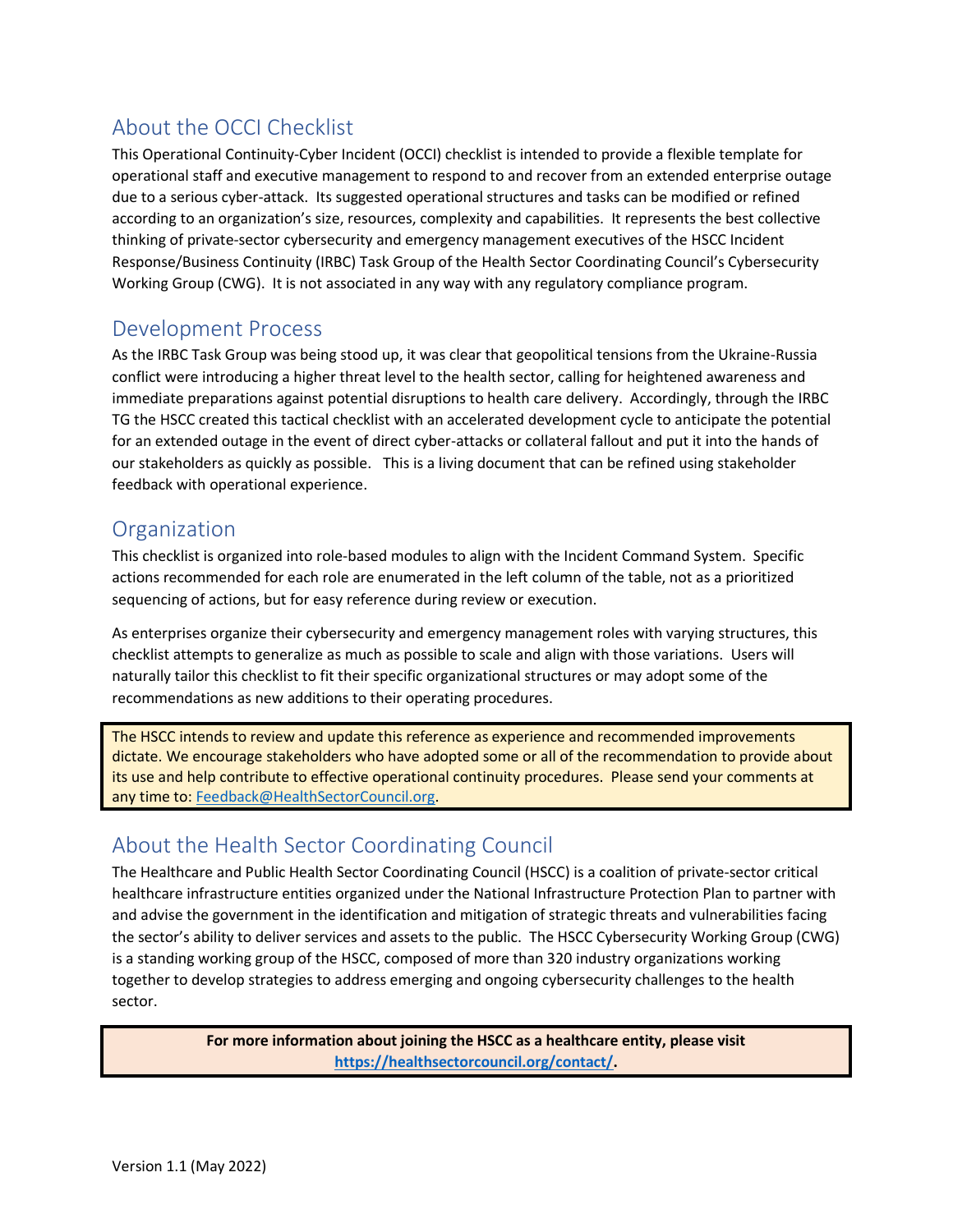#### Response Guideline Cybersecurity/Technology System Prolonged Massive Disruption or Outage *This checklist outlines recommended initial (first 12 hours) actions and considerations during cybersecurity incidents* Command positions should be activated as they are needed. If a command position is not activated, actions fall to the Incident Commander and can be delegated as appropriate. Position activation may depend on staff availability or the size and scope of the incident. Based on assessment by CIO, CISO, and senior leadership, incident command may be activated Threshold for activation: **A prolonged massive disruption** meets or has the potential to meet any of the following: a. Patient safety and/or member service impacts b. Large-scale clinical workflow, patient care, and/or member service impacts c. Implementation of preventative defenses that could impact clinical workflow **Incident Commander [Role:](https://emsa.ca.gov/wp-content/uploads/sites/71/2017/07/Incident-Commander_2.pdf)** Provides overall strategic direction on all site-specific response actions and activities. 1.1 | Identify Incident scope and obtain situational awareness • Identify Scope – One site/multiple sites/Isolated outage/full network outage o Assume it is a malicious (cybersecurity) incident until proven otherwise • Situational awareness – operational, business, and clinical impacts 1.2 Establish a cadence and process for coordination with IS/IT and Cyber Security • Consider command center coordination or unified command based on organizational structure *(Hospital, IS/IT, and Cybersecurity Command)* 1.3  $\vert$  Activate applicable continuity and downtime plan(s) • If plans do not exist or are not functional, rapidly identify critical services and create a plan to continue/sustain services 1.4 Communicate activation of downtime plans to inform operational changes • Consider use of overhead paging, mass notification system, etc. 1.5 Approve recommendations from Operations relative to: • Scaling services • Pausing services • Initiating diversionary status 1.6 | Address incident need by activating additional resources 1.7 Understand upstream and downstream impact(s) to partner organizations. Communicate as appropriate. • Community Connect • Other health systems • Community partners (e.g., SNF, LTAC, EMS) 1.8 Establish cadence for ongoing impact assessment and briefing (e.g., operational periods) **Medical-Technical Specialist (Subject Matter Expert/Advisor) [Role](https://emsa.ca.gov/wp-content/uploads/sites/71/2017/07/All_Med-Tech_2.pdf)**: Subject matter expert(s) who advises the Incident Commander or Section Chief on issues related to response; provides understanding and communicates specific impact and recommendations given their area of expertise. *Given the complexity and scope of this response, it is recommended to activate a Medical Technical Specialist Team Note: This could alternatively be activated as a branch within Intelligence (IT/IS) Section Chief* 2.1 | Cybersecurity: • Collaborate with IS/IT to contain the spread of malicious activity Perform analysis and forensics as needed to isolate the threat • Identify impacted systems – consider Clinical Engineering, Lab, Pharmacy, Imaging, etc. • Request additional expertise based on capability of internal team 2.2 Risk Management/Regulatory & Compliance/Legal: • Assess the need for and advise the Incident Commander regarding changes to risk management and loss prevention program policies as appropriate to response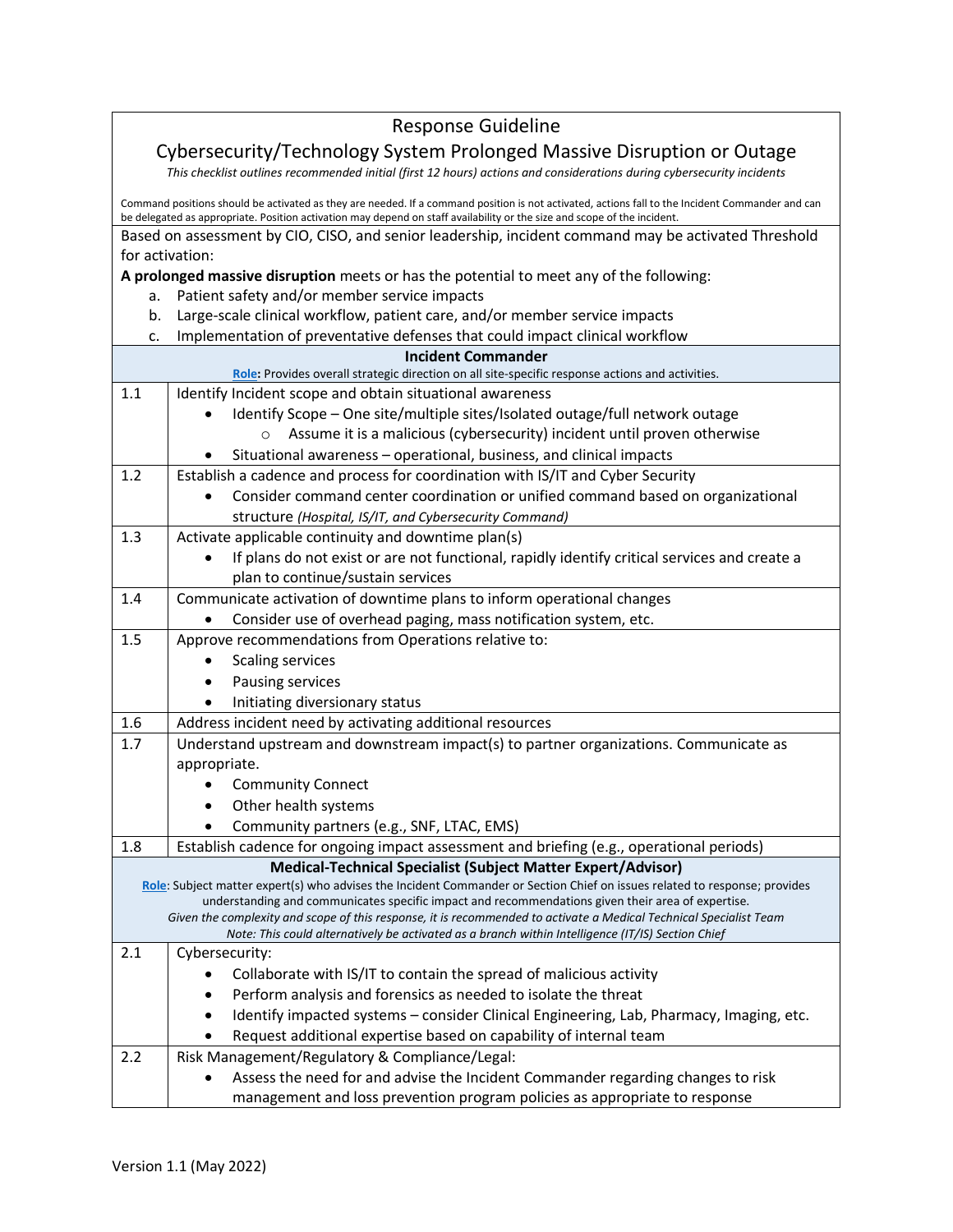|     | Consider activation of Cyber Insurance policy and procedures<br>$\bullet$                                                              |  |  |
|-----|----------------------------------------------------------------------------------------------------------------------------------------|--|--|
|     | Consider extortion components<br>$\bullet$                                                                                             |  |  |
|     | Consider initiation of digital forensics/incident response (DFIR)<br>٠                                                                 |  |  |
|     | Gather invoices to support non-cyber-related claim file process<br>$\bullet$                                                           |  |  |
|     | Complete other reporting requirements<br>٠                                                                                             |  |  |
|     | Provide notification to regulatory agencies as appropriate<br>$\bullet$                                                                |  |  |
| 2.3 | CNO/CMO/Clinical Leader/Safety & Quality:                                                                                              |  |  |
|     | Advise on issues with ethical implications                                                                                             |  |  |
|     | Understand and communicate clinical impact(s) to inform waivers, contingency care or<br>$\bullet$                                      |  |  |
|     | Crisis Standards of Care activation                                                                                                    |  |  |
|     | Coordinate with Medical Staff Office, Transfer Center, and Telehealth Services for needs<br>$\bullet$                                  |  |  |
|     | relative to rapid credentialing, privileging, and reduction/expansion of services                                                      |  |  |
|     | Consider special populations, including pediatrics, transplant, behavioral medicine, etc.<br>٠                                         |  |  |
|     | <b>Public Information Officer</b>                                                                                                      |  |  |
|     | Role: Serve as the conduit for information to internal and external stakeholders, including site personnel, visitors and families, and |  |  |
|     | the news media, as approved by Cybersecurity, IS/IT Section Chief and the Incident Commander.                                          |  |  |
| 3.1 | Receive briefing from Incident Commander on situation and status                                                                       |  |  |
| 3.2 | Establish cadence for coordination with cybersecurity leadership or Med-Tech Specialist for                                            |  |  |
|     | collaboration on internal and external communications                                                                                  |  |  |
| 3.3 | If appropriate, activate crisis communication plan                                                                                     |  |  |
|     | Rapidly develop internal communication for approval by Incident Commander                                                              |  |  |
|     | Identify an internal spokesperson and provide guidance as appropriate                                                                  |  |  |
|     | Establish a plan to communicate to current and oncoming staff                                                                          |  |  |
|     | Recommend operations section leverage local leaders for local guidance<br>$\circ$                                                      |  |  |
|     | Include providers in scope of communication<br>$\circ$                                                                                 |  |  |
|     | Note: consider that internal communication rapidly becomes external<br>$\circ$                                                         |  |  |
|     | Hospital leadership notification (may depend on size and scope of facility)                                                            |  |  |
|     | Develop talking points for staff in patient- or public-facing departments                                                              |  |  |
|     | Note: this should include phone-related services<br>$\circ$                                                                            |  |  |
|     | Identify a mechanism and cadence for executive communication                                                                           |  |  |
|     | Consider communication to executives/board of trustees<br>$\circ$                                                                      |  |  |
| 3.4 | Work with Operations Section Chief and IT/IS Section Chief to support activation of redundant<br>communications, if available          |  |  |
|     | If needed, collect contact information for command and general staff and create                                                        |  |  |
|     |                                                                                                                                        |  |  |
| 3.5 | communication directory<br>Develop external communication for approval by Incident Commander                                           |  |  |
|     | Prepare instructions for patients, family, and community members                                                                       |  |  |
|     | Consider alternate phone numbers to contact site services<br>$\circ$                                                                   |  |  |
|     | Consider access to online records or tele-services<br>$\circ$                                                                          |  |  |
|     | Consider the impact to internal Wi-Fi connectivity<br>$\circ$                                                                          |  |  |
|     | Consider family members of onsite staff<br>$\circ$                                                                                     |  |  |
|     | Coordinate with Liaison and Cybersecurity to ensure external contact alignment and                                                     |  |  |
|     | appropriate notification to approved partner(s)                                                                                        |  |  |
| 3.6 | Collaborate with Cyber Security to develop a media and PR strategy                                                                     |  |  |
|     | Note: during a cybersecurity incident, providing information to the public may create                                                  |  |  |
|     | additional vulnerabilities. If a criminal investigation is possible, coordination with law                                             |  |  |
|     | enforcement will be required to identify what details may be disclosed                                                                 |  |  |
|     | Identify the scope of information that can be shared and to what audience<br>٠                                                         |  |  |
|     | Monitor social media and other media reports                                                                                           |  |  |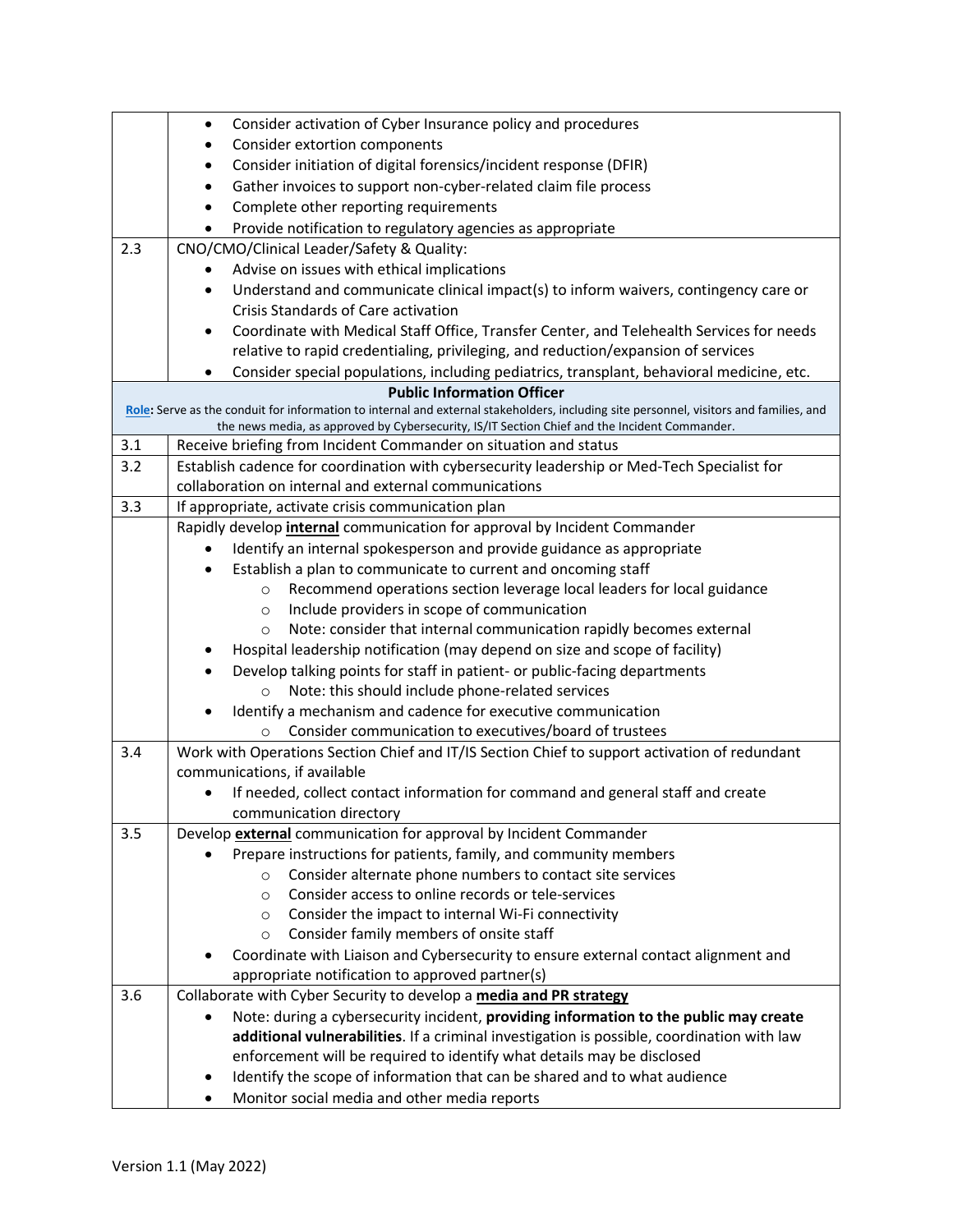|     | Identify if and how information may be provided to media outlets<br>$\bullet$                                                                                      |
|-----|--------------------------------------------------------------------------------------------------------------------------------------------------------------------|
|     | Establish media staging area<br>$\bullet$                                                                                                                          |
|     | Liaison                                                                                                                                                            |
|     | Role: Function as the incident contact for the Command Center for representatives from other agencies.                                                             |
| 4.1 | Coordinate external partner communication with PIO, Med-Tech, IS/IT Section Chief                                                                                  |
|     | Note: if not activating Med-Tech Section, ensure coordination with Cybersecurity                                                                                   |
| 4.2 | Notify external agencies or partners as appropriate                                                                                                                |
|     | <b>Emergency Medical Service (EMS)</b><br>$\bullet$                                                                                                                |
|     | Local and state dispatch centers<br>$\bullet$                                                                                                                      |
|     | Municipal Emergency Management<br>$\bullet$                                                                                                                        |
|     | <b>Government Agencies</b><br>$\bullet$                                                                                                                            |
|     | <b>Health Department</b><br>$\bullet$                                                                                                                              |
|     | Healthcare coalition<br>$\bullet$                                                                                                                                  |
| 4.3 | Consider pursuit of disaster declaration                                                                                                                           |
|     | <b>Safety Officer</b>                                                                                                                                              |
|     | Role: Identify, monitor, and mitigate safety risks to patients, staff, and visitors during a prolonged large-scale outage                                          |
| 5.1 | Understand and address safety impacts based on incident. These may include:                                                                                        |
|     | Staffing<br>٠                                                                                                                                                      |
|     | Central and remote patient monitoring<br>$\bullet$                                                                                                                 |
|     | <b>Telehealth services</b><br>$\bullet$                                                                                                                            |
|     | Duress/Distress/panic alarm/nurse call alerting buttons or systems<br>$\bullet$                                                                                    |
|     | Imaging (readability)<br>$\bullet$                                                                                                                                 |
|     | Pharmacy (dispensing and safety checks in the ERM/ADM)<br>$\bullet$                                                                                                |
|     | <b>Environmental controls</b><br>$\bullet$                                                                                                                         |
|     | Refrigeration, temperature tracking<br>$\circ$                                                                                                                     |
|     | Sterile processing<br>$\circ$                                                                                                                                      |
|     | HVAC, humidity, air exchange<br>$\circ$                                                                                                                            |
|     | Clinical impacts to lab, pharmacy, tissue<br>$\circ$                                                                                                               |
|     | Morgue/decedent management<br>$\circ$                                                                                                                              |
|     | Access control systems: physical access and CCTV                                                                                                                   |
|     | Other network-reliant systems<br>$\bullet$                                                                                                                         |
|     | Tube system, lab devices, text paging, radio repeaters<br>$\circ$                                                                                                  |
|     | Implement or activate analogue process(es) for safety reporting<br>٠                                                                                               |
|     | Patient safety reporting<br>$\circ$                                                                                                                                |
|     | Employee safety reporting<br>O                                                                                                                                     |
| 5.2 | Prepare to receive external agencies direct to command center                                                                                                      |
|     | Activate temporary identification and understand access controls                                                                                                   |
|     | <b>Operations Section Chief</b>                                                                                                                                    |
|     | Role: Develop and recommend strategies and tactics to continue clinical and non-clinical operations for the duration of the incident<br>response and for recovery. |
| 6.1 | Activate downtime procedures                                                                                                                                       |
|     | Identify safe, alternative processes for patient care based on technical outage                                                                                    |
|     | Initiate downtime processes:<br>٠                                                                                                                                  |
|     | Utilize business continuity or downtime computers if available<br>$\circ$                                                                                          |
|     | Build paper charts for all patients using information printed from downtime<br>$\circ$                                                                             |
|     | computers or paper downtime forms.                                                                                                                                 |
|     | Print critical service delivery information (e.g., patient charts, staff schedules,<br>O                                                                           |
|     | patient schedules)                                                                                                                                                 |
|     | Establish patient and specimen label process<br>$\circ$                                                                                                            |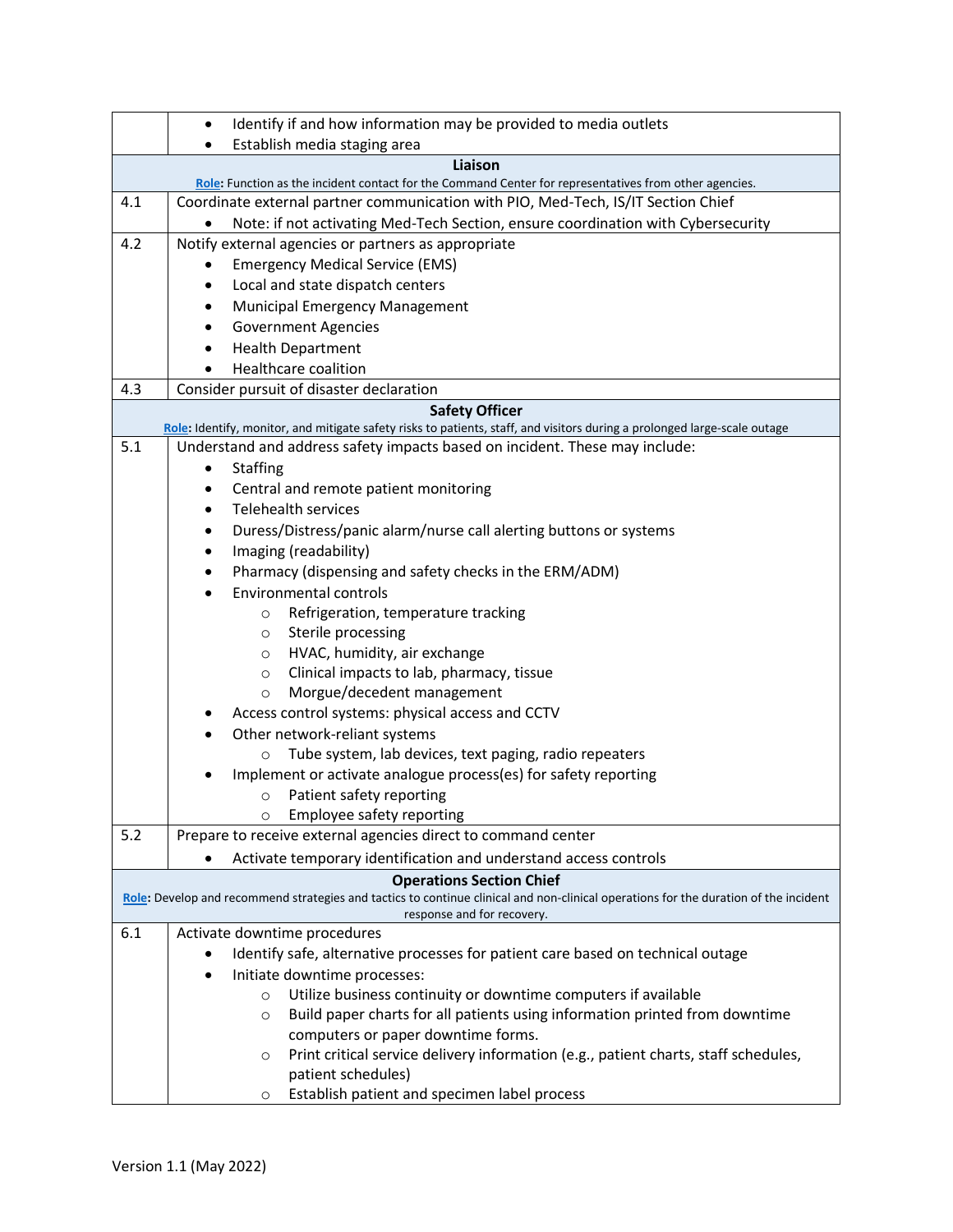|     | $\bullet$                                                                                                                   |                                                                                     |  |
|-----|-----------------------------------------------------------------------------------------------------------------------------|-------------------------------------------------------------------------------------|--|
|     | Note: this could be an extended downtime (days or weeks) - address downtime                                                 |                                                                                     |  |
|     | procedures that need to be refined to support extended downtime                                                             |                                                                                     |  |
|     | Establish or implement back charting criteria                                                                               |                                                                                     |  |
|     | $\bullet$                                                                                                                   | Deploy strike teams to provide just-in-time training and regulatory requirements on |  |
|     | downtime charting and documentation                                                                                         |                                                                                     |  |
| 6.2 | Activate business continuity plans for clinical and operational services                                                    |                                                                                     |  |
|     | Conduct ongoing assessment of impacts to                                                                                    |                                                                                     |  |
|     | staff, space, supplies and equipment across:                                                                                | Air medical services                                                                |  |
|     | ED/Trauma                                                                                                                   | Telehealth                                                                          |  |
|     | <b>Critical Care</b>                                                                                                        | <b>Transfer Center</b>                                                              |  |
|     | <b>Acute Care</b><br>$\bullet$                                                                                              | <b>Behavioral Health</b>                                                            |  |
|     | Women's & Newborn                                                                                                           | Oncology                                                                            |  |
|     | <b>Surgical Services</b><br>$\bullet$                                                                                       | Transplant<br>$\bullet$                                                             |  |
|     | <b>Pediatric Care</b>                                                                                                       | Staffing needs                                                                      |  |
|     |                                                                                                                             |                                                                                     |  |
|     |                                                                                                                             | Escalate to appropriate section chief(s)                                            |  |
| 6.3 | Provide recommendations for scaling back services                                                                           |                                                                                     |  |
|     | Non-urgent elective procedures                                                                                              |                                                                                     |  |
|     | Outpatient services                                                                                                         |                                                                                     |  |
| 6.4 | Provide recommendations for delaying services                                                                               |                                                                                     |  |
|     | Non-urgent elective procedures                                                                                              |                                                                                     |  |
|     | <b>Outpatient services</b><br>$\bullet$                                                                                     |                                                                                     |  |
| 6.5 | Provide recommendations for altering                                                                                        |                                                                                     |  |
|     | Laboratory Services (e.g., test volumes, specimen processing, outsourcing)                                                  |                                                                                     |  |
|     | Imaging Services (e.g., time-sensitive or emergent only)<br>٠                                                               |                                                                                     |  |
|     | Pharmacy Services (e.g., decrease outpatient services)<br>$\bullet$                                                         |                                                                                     |  |
|     | Rehabilitative Services                                                                                                     |                                                                                     |  |
|     | <b>Planning Section Chief</b>                                                                                               |                                                                                     |  |
|     | Role: Oversee all incident related documentation regarding incident operations and resource management; initiate long range |                                                                                     |  |
| 7.1 | planning; conduct planning meetings; prepare the Incident Action Plan (IAP) for each operational period.                    |                                                                                     |  |
|     | In collaboration with the Incident Commander, use the Planning P to:                                                        |                                                                                     |  |
|     | 1. Establish operational periods<br>Record incident objectives                                                              |                                                                                     |  |
|     | 2.<br>Develop Incident Action Plan (IAP)                                                                                    |                                                                                     |  |
|     | 3.                                                                                                                          |                                                                                     |  |
| 7.2 | Schedule and execute appropriate briefings and reviews<br>4.<br>Receive and collate data from local team status forms       |                                                                                     |  |
|     | Prioritize critical areas and needs                                                                                         |                                                                                     |  |
|     |                                                                                                                             |                                                                                     |  |
| 7.3 | Develop situation report for command staff                                                                                  |                                                                                     |  |
|     | Contact local areas who did not report status<br>Prepare for patient and personnel tracking in digital and printed form     |                                                                                     |  |
| 7.4 |                                                                                                                             |                                                                                     |  |
|     | <b>Staffing logs</b>                                                                                                        |                                                                                     |  |
|     | Patient logs                                                                                                                |                                                                                     |  |
| 7.5 | Prepare staffing plan and recommendations to support operations                                                             |                                                                                     |  |
|     | Support staff may be needed to support the outage - engage staffing office                                                  |                                                                                     |  |
|     | $\circ$                                                                                                                     | Consider experienced staff/champions skilled in downtime procedures                 |  |
|     | Consider extended needs which may require:                                                                                  |                                                                                     |  |
|     | Runners<br>$\circ$                                                                                                          |                                                                                     |  |
|     | Transporters<br>$\circ$                                                                                                     |                                                                                     |  |
|     | <b>Nursing ratios</b><br>$\circ$                                                                                            |                                                                                     |  |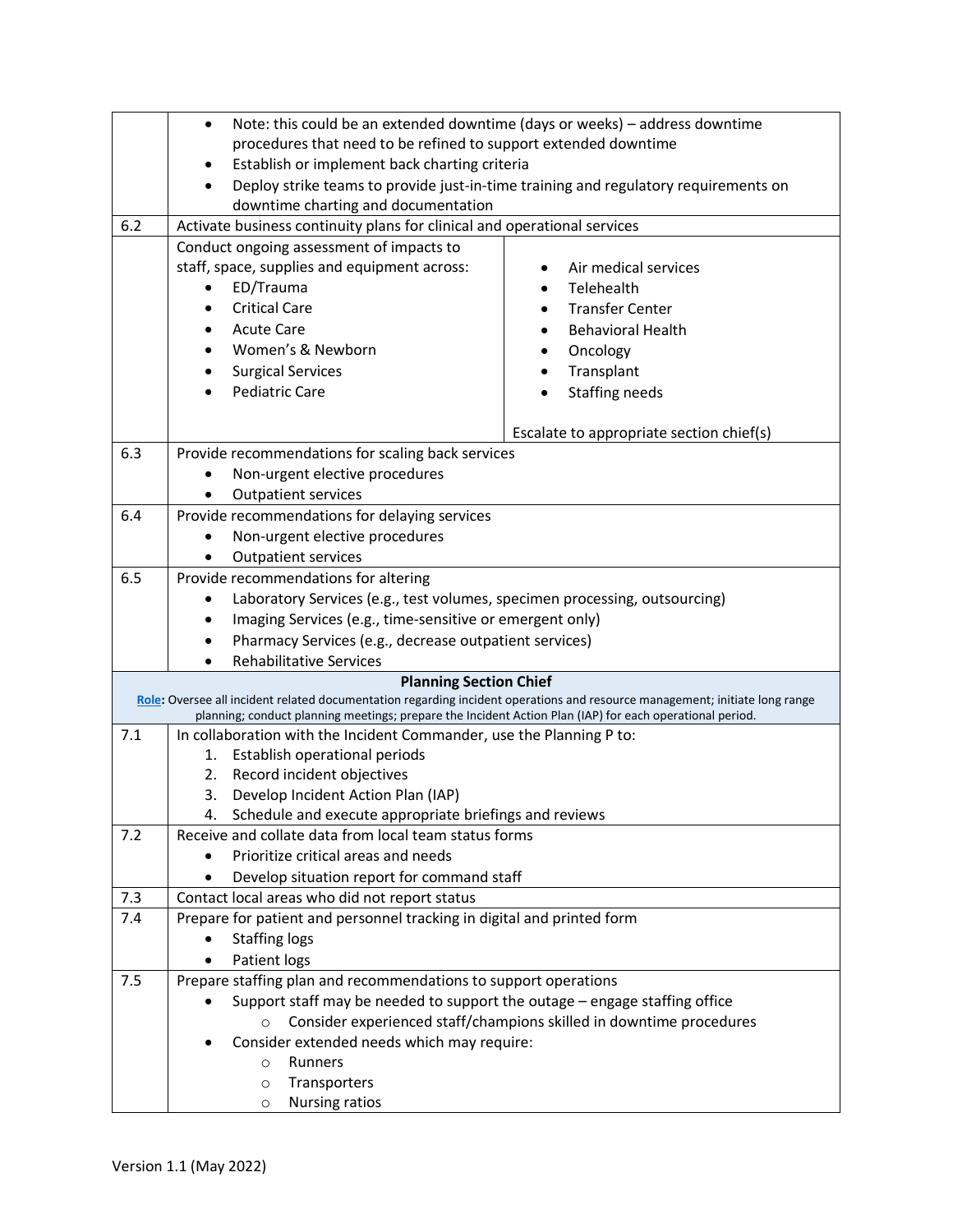|                                                                                                                                                                                                     | Redeployment<br>$\circ$                                                                                                                                                            |  |
|-----------------------------------------------------------------------------------------------------------------------------------------------------------------------------------------------------|------------------------------------------------------------------------------------------------------------------------------------------------------------------------------------|--|
|                                                                                                                                                                                                     | Remote work: continuation vs. site needs<br>$\circ$                                                                                                                                |  |
|                                                                                                                                                                                                     | Onsite support: loss of telehealth or other services<br>$\circ$                                                                                                                    |  |
|                                                                                                                                                                                                     | Engaging Liaison section for external resource support<br>$\circ$                                                                                                                  |  |
| 7.6                                                                                                                                                                                                 | In collaboration with Operations Section Chief and PIO, develop process for contacting patients                                                                                    |  |
|                                                                                                                                                                                                     | and family regarding alterations to procedures and appointments                                                                                                                    |  |
|                                                                                                                                                                                                     | <b>Finance Section Chief</b>                                                                                                                                                       |  |
|                                                                                                                                                                                                     | Role: Monitor the utilization of financial assets and the accounting for financial expenditures; supervise the documentation of<br>expenditures and cost reimbursement activities. |  |
| 8.1                                                                                                                                                                                                 | Track costs, expenditures, and revenue impacts                                                                                                                                     |  |
| 8.2                                                                                                                                                                                                 | Develop contingency strategies for impacts to financial data                                                                                                                       |  |
|                                                                                                                                                                                                     | Engage appropriate section chief(s) to communicate changes<br>$\circ$                                                                                                              |  |
| 8.3                                                                                                                                                                                                 | Consider establishing a cost center specific to the incident                                                                                                                       |  |
| 8.4                                                                                                                                                                                                 | Gather invoices to support non-cyber-related claim file processes                                                                                                                  |  |
| 8.5                                                                                                                                                                                                 | Consider modifying restrictions for purchase card or corporate card limits                                                                                                         |  |
| 8.6                                                                                                                                                                                                 | Develop and communicate contingency strategies for impacts to retail or point-of-sale systems                                                                                      |  |
| 8.7                                                                                                                                                                                                 | Facilitate contracting for other emergency support as needed                                                                                                                       |  |
| 8.8                                                                                                                                                                                                 | Oversee manual payroll and timekeeping processes as needed                                                                                                                         |  |
| 8.9                                                                                                                                                                                                 | Coordinate with outside vendors for delayed or manual payment processes                                                                                                            |  |
| 8.10                                                                                                                                                                                                | Partner with Med-Tech Section on insurance and reimbursement documentation                                                                                                         |  |
| <b>Logistics Section Chief</b><br>Role: Organize and direct the service and support activities needed to ensure material needs for the site's response to an incident<br>are available when needed. |                                                                                                                                                                                    |  |
| 9.1                                                                                                                                                                                                 | Identify any potential disruptions to critical infrastructure and priority services                                                                                                |  |
| 9.2                                                                                                                                                                                                 | Regularly evaluate electrical system performance                                                                                                                                   |  |
|                                                                                                                                                                                                     | Consider network-reliant systems (e.g., tube system, temperature controls, etc.)                                                                                                   |  |
|                                                                                                                                                                                                     | Deploy additional staff to manually monitor systems reliant on the network (HVAC,                                                                                                  |  |
|                                                                                                                                                                                                     | humidity, etc.)                                                                                                                                                                    |  |
|                                                                                                                                                                                                     | If the fire suppression system is reliant on the technical network, activate a fire watch                                                                                          |  |
| 9.3                                                                                                                                                                                                 | Partner with IS/IT to identify communication redundancies for:                                                                                                                     |  |
|                                                                                                                                                                                                     | Translation services (services offered previously via telehealth may need to be brought on                                                                                         |  |
|                                                                                                                                                                                                     | site)                                                                                                                                                                              |  |
|                                                                                                                                                                                                     | Visitors, family members, clergy, or vendors (e.g., phone or video calls, end of life care)                                                                                        |  |
| 9.4                                                                                                                                                                                                 | Ensure food and hydration is available; consider patients, staff, visitors, and command center                                                                                     |  |
| 9.5                                                                                                                                                                                                 | Prepare for radio deployment:                                                                                                                                                      |  |
|                                                                                                                                                                                                     | Charge radios, batteries, and additional batteries                                                                                                                                 |  |
|                                                                                                                                                                                                     | Provide just-in-time training on radio use                                                                                                                                         |  |
|                                                                                                                                                                                                     | Oversee sign-out sheet to track all deployed radios                                                                                                                                |  |
| 9.6                                                                                                                                                                                                 | Ensure adequate downtime supplies: paper, toner, pencils, pens, stationary, forms, etc.                                                                                            |  |
|                                                                                                                                                                                                     | Order additional supplies as needed                                                                                                                                                |  |
| 9.7                                                                                                                                                                                                 | Assess impacts to materials management and ordering processes                                                                                                                      |  |
|                                                                                                                                                                                                     | Implement manual inventory and ordering processes for supply chain management                                                                                                      |  |
|                                                                                                                                                                                                     | Implement a manual process for distribution, supply chain, and redistribution of clinical                                                                                          |  |
|                                                                                                                                                                                                     | and operational supplies                                                                                                                                                           |  |
|                                                                                                                                                                                                     | Ensure availability of durable medical equipment                                                                                                                                   |  |
|                                                                                                                                                                                                     | Ensure availability of oxygen                                                                                                                                                      |  |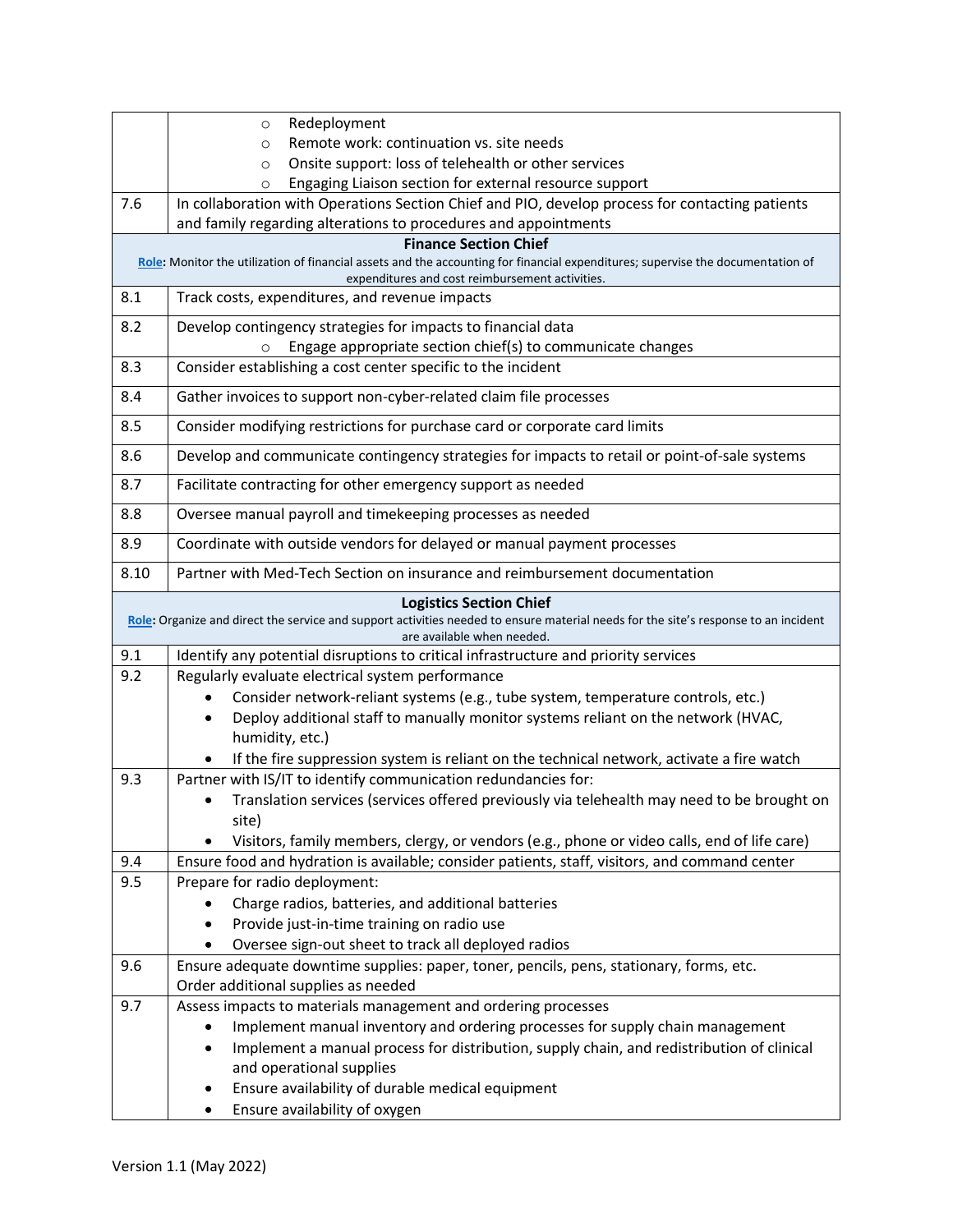|              | Ensure availability of pharmaceuticals                                                                                                                                                                              |  |
|--------------|---------------------------------------------------------------------------------------------------------------------------------------------------------------------------------------------------------------------|--|
| 9.8          | Deploy Environment of Care teams to evaluate contingency needs                                                                                                                                                      |  |
|              | Clinical Engineering/Health Technology Management                                                                                                                                                                   |  |
|              | <b>Environmental Services</b>                                                                                                                                                                                       |  |
|              | Facilities/Maintenance/Engineering<br>٠                                                                                                                                                                             |  |
|              | Industrial Hygiene<br>٠                                                                                                                                                                                             |  |
|              | <b>Infection Prevention</b><br>$\bullet$                                                                                                                                                                            |  |
|              | Security                                                                                                                                                                                                            |  |
| 9.9          | Assess ability to source additional technical equipment for end users (laptops, tablets, etc.)                                                                                                                      |  |
| 9.10         | Redeploy excess staff to support operations                                                                                                                                                                         |  |
| 9.11         | Establish Labor Pool or coordinated process to redeploy staff                                                                                                                                                       |  |
|              | Note: credentials and competency must be accounted for                                                                                                                                                              |  |
|              | Provide instructions for manual timekeeping                                                                                                                                                                         |  |
| 9.12         | Identify staff resiliency resources (EAP, mental health, etc.) for extended incident support                                                                                                                        |  |
|              | Intelligence (IS/IT) Section Chief                                                                                                                                                                                  |  |
|              | Role: Provide technical response, continuity, and recovery recommendations; partner with cybersecurity to inform incident<br>response decisions and activities. Coordinates intelligence and investigation efforts. |  |
|              | Note: For this incident, this position should be filled with IS/IT professionals                                                                                                                                    |  |
|              | If using an internal unified command structure, consider removing Cybersecurity from Med-Tech Section and placing below                                                                                             |  |
| 10.1         | Address potential IS/IT/Cybersecurity staffing needs and establish staff rotation schedule                                                                                                                          |  |
| 10.2         | Address any qualifications or security clearance necessary based on incident complexity                                                                                                                             |  |
| 10.3         | Establish a cadence with cybersecurity for regular situation updates to inform command                                                                                                                              |  |
|              | Communicate scope and severity of disruption                                                                                                                                                                        |  |
|              | Identify and communicate upstream and downstream impacts<br>٠                                                                                                                                                       |  |
|              | Support identification and implementation of safe, alternate processes<br>٠                                                                                                                                         |  |
|              | Assist with restoration of technology systems                                                                                                                                                                       |  |
| 10.4         | Coordinate with Clinical Engineering/Health Technology Management to understand:                                                                                                                                    |  |
|              | Impacts                                                                                                                                                                                                             |  |
|              | Data storage limits to inform downtime processes                                                                                                                                                                    |  |
| 10.5<br>10.6 | Collaborate with Cybersecurity to understand scope of disruption and potential for cyberattack                                                                                                                      |  |
|              | Consider activating unified command with a cyber command structure (cyber, legal, exec) to<br>collaborate on sensitive decisions. (Note: this may be achieved via the Med-Tech Section)                             |  |
|              | Activate Cyber Insurance Policy and procedures                                                                                                                                                                      |  |
|              | Coordinate Legal and Risk Management activities<br>٠                                                                                                                                                                |  |
|              | Consider ransomware payment process                                                                                                                                                                                 |  |
| 10.7         | Identify the impact on the following systems:                                                                                                                                                                       |  |
|              | Bedside care: monitoring, telemetry, pumps, nurse call                                                                                                                                                              |  |
|              | Building systems (e.g., tube system, temperature tracking, badge access)                                                                                                                                            |  |
|              | Electronic health record (EHR)<br>$\bullet$                                                                                                                                                                         |  |
|              | <b>Emergency Department/Trauma Services</b>                                                                                                                                                                         |  |
|              | Imaging                                                                                                                                                                                                             |  |
|              | Internet                                                                                                                                                                                                            |  |
|              | Intranet                                                                                                                                                                                                            |  |
|              | IS Infrastructure                                                                                                                                                                                                   |  |
|              | Lab                                                                                                                                                                                                                 |  |
|              | Network                                                                                                                                                                                                             |  |
|              | Revenue Cycle                                                                                                                                                                                                       |  |
|              | <b>Surgical Services</b>                                                                                                                                                                                            |  |
|              | Telecom                                                                                                                                                                                                             |  |
|              |                                                                                                                                                                                                                     |  |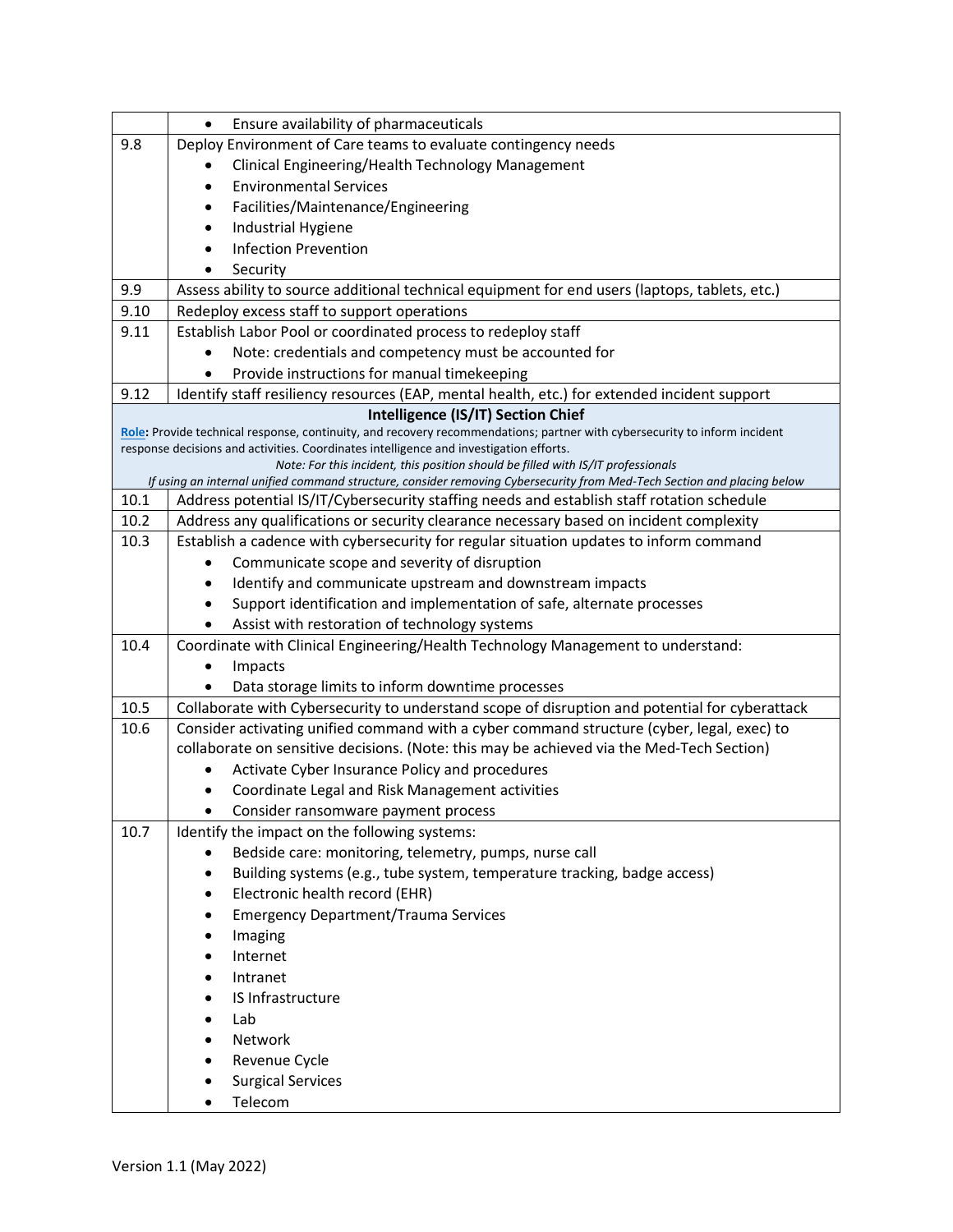| 10.8  | At direction of CISO or Cybersecurity leader, consider proactive technical system(s) lockdown |  |
|-------|-----------------------------------------------------------------------------------------------|--|
|       | Consider data center shutdown to prohibit spread                                              |  |
|       | Consider critical systems shutdown to reduce data breach risk<br>$\bullet$                    |  |
|       | Consider shutdown of vendor bi-directional VPN access                                         |  |
|       | Consider shutdown of WAN connections<br>$\bullet$                                             |  |
|       | Consider lockdown of internal network segments<br>$\bullet$                                   |  |
|       | Consider failover to DR, quarantine routers/switches<br>$\bullet$                             |  |
|       | Scan all backups for integrity<br>$\bullet$                                                   |  |
| 10.9  | Consider a recommendation to power down all technology to limit the spread                    |  |
|       | Engage IS/IT to support network take down/recovery                                            |  |
|       | Engage IS/IT in use of off-network computers for downtime process support                     |  |
| 10.10 | Establish a process for interim solution, intake, and prioritization                          |  |
| 10.11 | Provide updates to command staff on estimated length of time until systems can be fully       |  |
|       | recovered (RTO/RPO in hours/days/weeks)                                                       |  |
| 10.12 | Coordinate with Cyber Security on timeline for threat eradication                             |  |
|       | Note: Reenabling internet/WAN/VPNs may not be possibly until threat is eradicated             |  |
| 10.13 | Collaborate with Incident Command on restoration and recovery processes                       |  |
|       | Note: this guide is for the first 12 hours; however, recovery should begin immediately        |  |
|       | Identify scope of encryption<br>$\bullet$                                                     |  |
|       | Reaffirm recovery time objectives<br>$\bullet$                                                |  |
|       | Validate application recovery priority<br>$\bullet$                                           |  |
|       | Assess critical application dependencies for recovery                                         |  |
|       | Recover critical applications for essential business operations in a timely manner            |  |
|       | Recover infrastructure                                                                        |  |